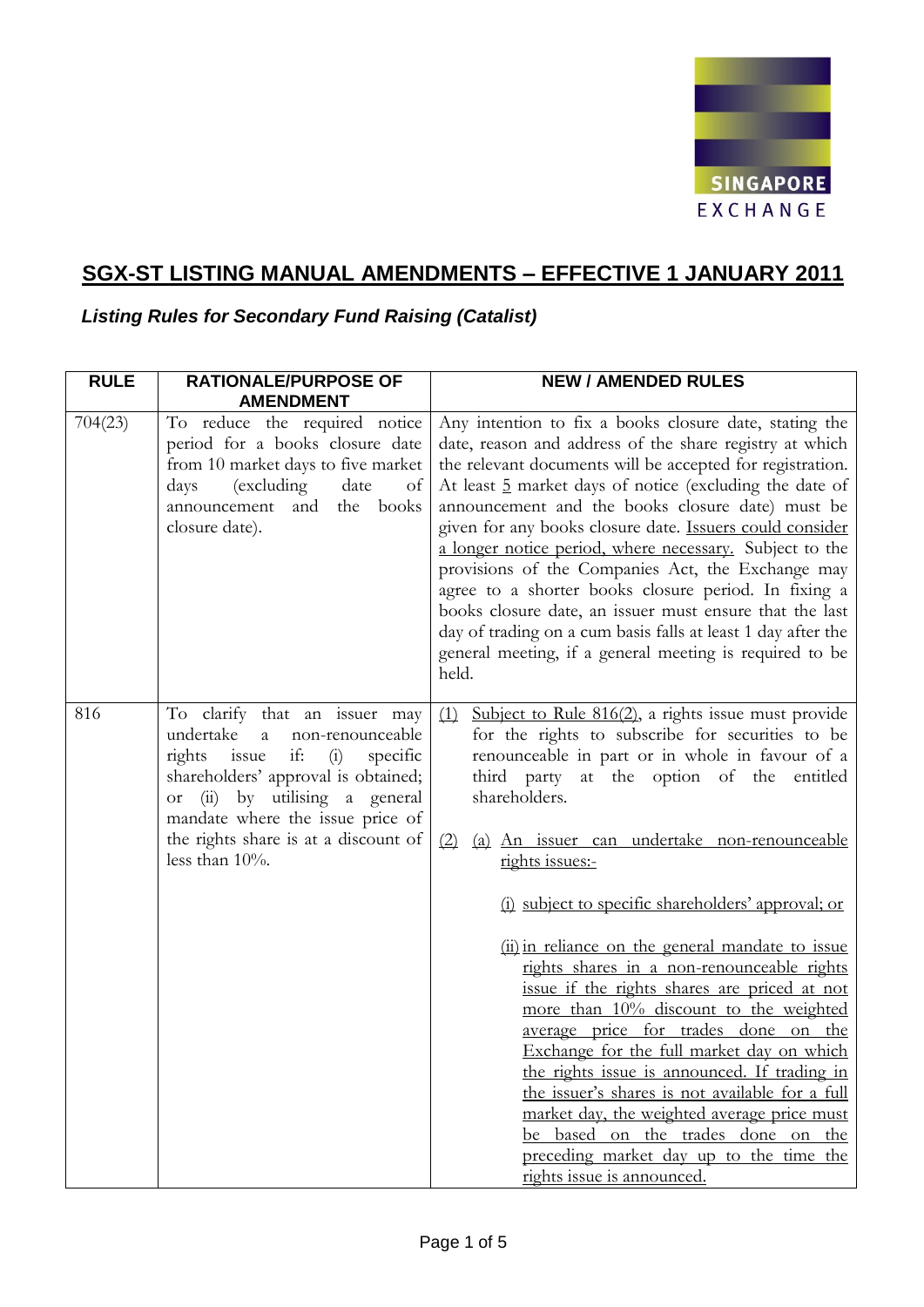|     |                                                                                                                                                                            | (b) The non-renounceable rights issue must comply                                                                                                                                                                                                                                                                                                                                                |
|-----|----------------------------------------------------------------------------------------------------------------------------------------------------------------------------|--------------------------------------------------------------------------------------------------------------------------------------------------------------------------------------------------------------------------------------------------------------------------------------------------------------------------------------------------------------------------------------------------|
|     |                                                                                                                                                                            | with Part V of Chapter 8 except Rule 816(1).                                                                                                                                                                                                                                                                                                                                                     |
| 861 | To remove the requirement of<br>shareholders' approval for scrip<br>dividend schemes and to clarify<br>that these schemes must provide<br>shareholders with a cash option. | Any scheme which enables shareholders to elect to<br>receive shares in lieu of the cash amount of any dividend<br>must comply with the following:-<br>The scheme must be approved by the issuer's<br>(1)<br>shareholders in general meeting. The shareholder<br>eircular-The scheme must be announced via<br>SGXNET. The announcement must state the<br>following:-                              |
|     |                                                                                                                                                                            | (a) any tax advantage if a shareholder elects to<br>receive shares in lieu of cash, or an appropriate<br>negative statement;                                                                                                                                                                                                                                                                     |
|     |                                                                                                                                                                            | (b) whether a shareholder who elects to receive<br>shares may receive odd lots;                                                                                                                                                                                                                                                                                                                  |
|     |                                                                                                                                                                            | (c) that a shareholder who will breach any<br>shareholding restriction imposed by Singapore<br>law or prescribed in the Articles of Association<br>of the issuer by receiving shares is not eligible to<br>participate in the scheme for that dividend;                                                                                                                                          |
|     |                                                                                                                                                                            | (d) that a person receiving shares under the scheme<br>may be required to comply with the Takeover<br>Code; and                                                                                                                                                                                                                                                                                  |
|     |                                                                                                                                                                            | (e) the treatment of fractional entitlements arising<br>from the allotment of new shares pursuant to<br>the scheme.; and                                                                                                                                                                                                                                                                         |
|     |                                                                                                                                                                            | whether the issue of shares under the scheme<br>(f)<br>will require shareholders' approval under the<br>Companies Act and/or any other applicable<br>statutory requirement, and if so, to disclose<br>whether the issuer is relying<br>on<br>general mandate that is currently in force or will<br>be obtaining specific shareholders' approval for<br>the issue of new shares under the scheme. |
|     |                                                                                                                                                                            | All shareholders must be eligible to participate in<br>(2)<br>the scheme, subject to any shareholding restriction<br>imposed by any statute, law or regulation in<br>Singapore or prescribed in the Articles of<br>Association of the issuer by receiving shares is not<br>eligible to participate in the scheme for that<br>dividend.                                                           |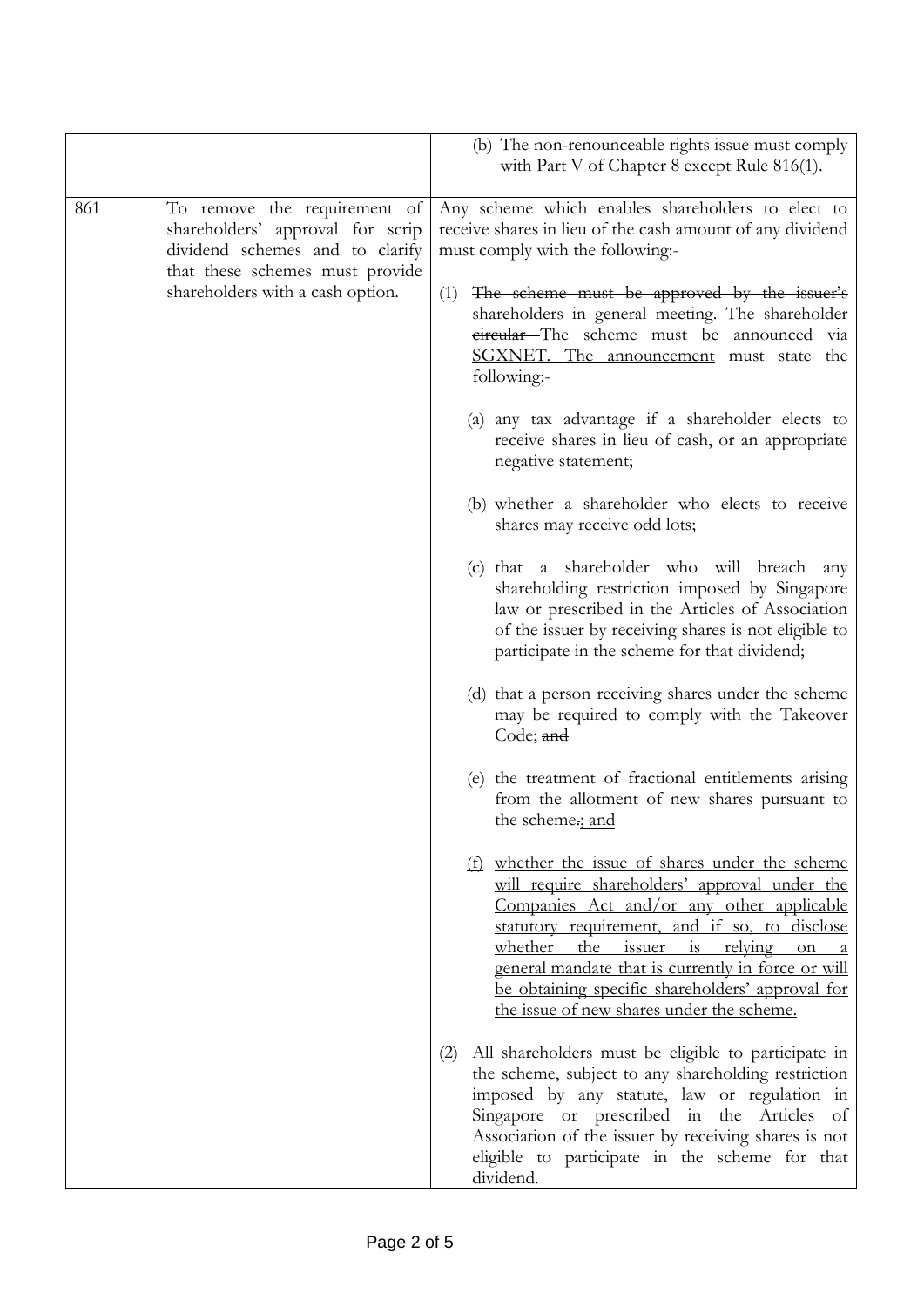| Notwithstanding Rule 861(2), an issuer may<br>(3)<br>determine that foreign shareholders will not be<br>eligible to participate if:                                                                                                                                                                              |
|------------------------------------------------------------------------------------------------------------------------------------------------------------------------------------------------------------------------------------------------------------------------------------------------------------------|
| (a) they have not supplied CDP or the issuer (as the<br>case may be), addresses in Singapore for services<br>of notices, or                                                                                                                                                                                      |
| (b) the participation of foreign shareholders will<br>result in a breach of regulations or is not<br>permitted by the relevant authorities of the<br>jurisdictions in which the foreign shareholders<br>are located.                                                                                             |
| In addition, if any foreign shareholding limit<br>computed as at the Books Closure Date ("BCD")<br>will be breached (assuming that all foreign<br>shareholders elect for shares), the scheme shall not<br>apply for that dividend and the cash amount of the<br>dividend declared will be paid in the usual way. |
| The issue price of shares allotted pursuant to the<br>(4)<br>scheme must be determined in accordance with a<br>formula based on the market price, but any<br>discount must not exceed 10% of the market price.                                                                                                   |
| (5) Shareholders may only participate in respect of all<br>of their shareholdings as at the BCD in any<br>dividend to which the scheme applies. Accordingly,<br>there shall be no cash payment for those who have<br>elected for the scrip alternative.                                                          |
| $(5)(6)$ The dividend payment date for a dividend where<br>a share alternative is offered must be not less than<br>30 market days, but not more than 35 market<br>days, after the BCD.                                                                                                                           |
| For the avoidance of doubt, the scheme must allow<br>(6)<br>shareholders to receive dividends in cash.                                                                                                                                                                                                           |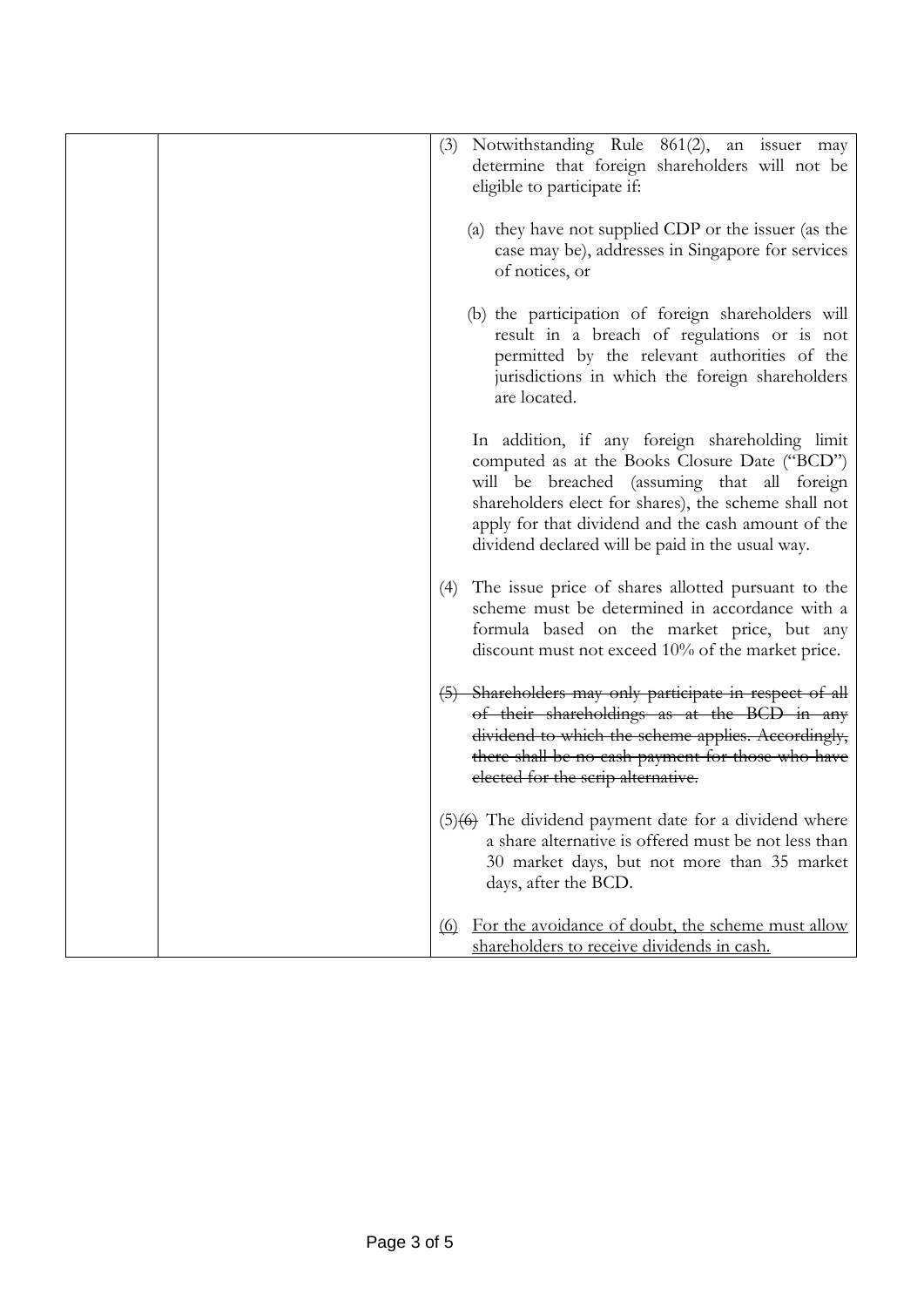

## **PRACTICE NOTE 8B SUB-UNDERWRITING ARRANGEMENTS**

*Cross-referenced from Part V of Chapter 8*

### **PART I: INTRODUCTION**

- 1. The objective of this Practice Note is to provide guidance on sub-underwriting arrangements entered into with controlling shareholders and substantial shareholders where sub-underwriting fees will be paid. Payment of sub-underwriting fees to controlling shareholders and substantial shareholders to take up their rights entitlement and/or sub-underwrite a portion of the excess rights shares translates to a larger price discount for the rights shares for such shareholders.
- 2. This Practice Note sets out the requirement for all sub-underwriting arrangements, entered into with controlling shareholders and substantial shareholders where sub-underwriting fees are paid, to be subject to specific shareholders' approval. To protect the interest of other shareholders, we are also requiring specific conditions to be met by issuers and underwriters.

#### **PART II: SHAREHOLDERS' APPROVAL**

- 1. For issuers seeking shareholders' approval for the rights issue, a separate resolution is needed where sub-underwriting fees will be paid to controlling shareholders and substantial shareholders.
- 2. Issuers that intend to utilise the general mandate for the issue of rights shares will have to seek specific shareholders' approval for the sub-underwriting arrangements where a sub-underwriting fee will be paid.

### **PART III: CONDITIONS TO BE SATISFIED BY ISSUERS AND UNDERWRITERS**

- 1. To increase the transparency and accountability of these sub-underwriting arrangements, the Exchange will allow sub-underwriting arrangements with a fee to be entered into with controlling shareholders and substantial shareholders, where specific conditions are satisfied by issuers and underwriters:-
	- (a) The issuer's Board of Directors ("Board") provides assurance that the terms of the sub-underwriting arrangement are fair and not prejudicial to the issuer and to other shareholders. The Board must provide the basis for their opinion;
	- (b) The issuer's Board provides a confirmation in the circular to shareholders that the terms agreed between the issuer and the underwriter (including the commission payable to the underwriter and the controlling and/or substantial shareholder) are on arms' length and normal commercial terms;
	- (c) The underwriter must be a financial institution licensed by the Monetary Authority of Singapore to conduct underwriting activities;